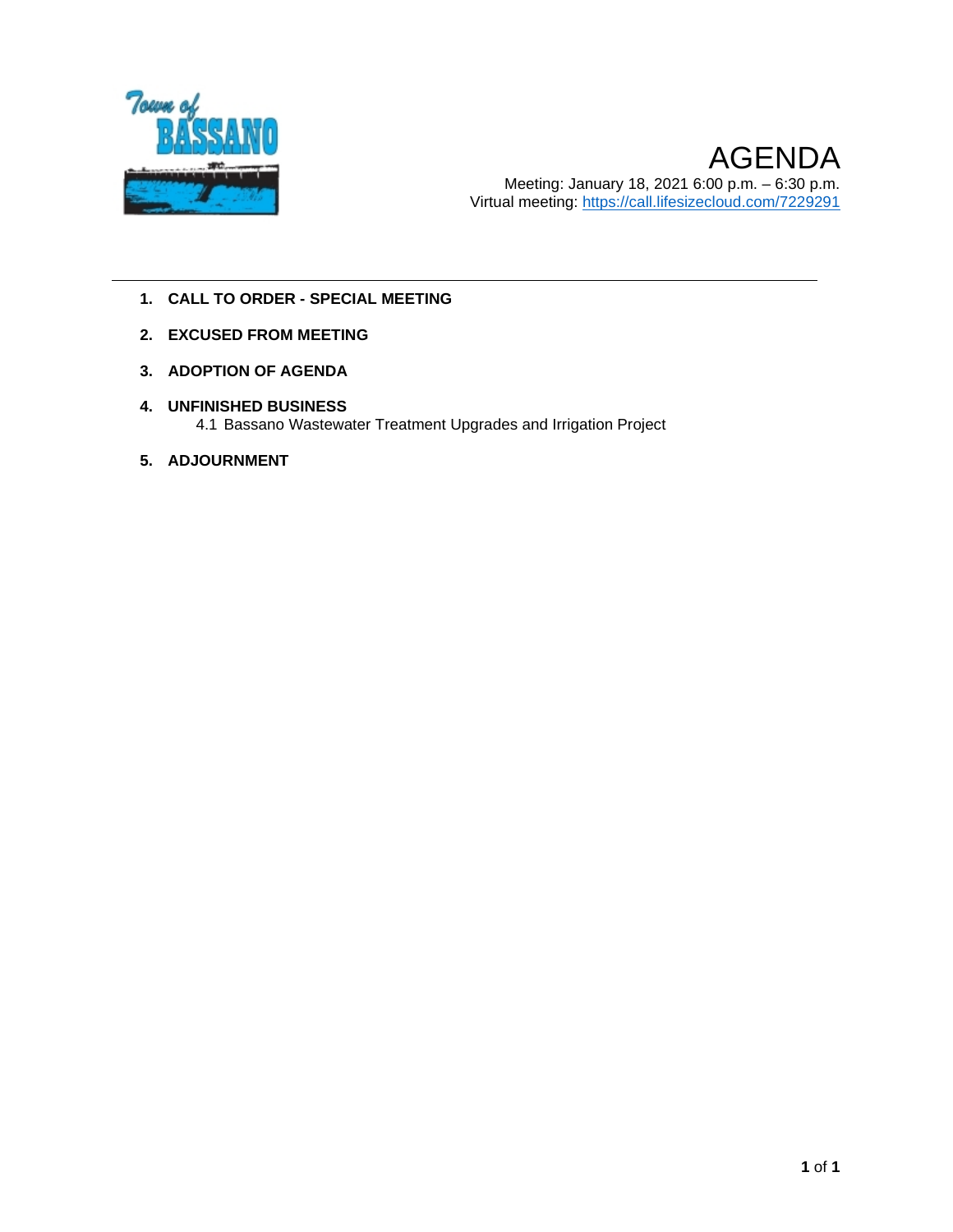

REQUEST FOR DECISION

Meeting: January 18, 2021 Agenda Item: 4.1

#### **Bassano Wastewater Treatment Upgrades and Irrigation Project**

#### **BACKGROUND:**

In 2021 the Town intends to complete the Bassano Wastewater Treatment Upgrades and Irrigation Project. A second round of pre-qualification occurred in December 2020 as too much time had lapsed from the first pre-qualification in 2019 due to funding delays.

Twenty-seven (27) prequalification proposals were received and assessed by MPE Engineering and administration. Of the 27 proposals, 13 are recommended to pre-qualify to bid on the Bassano Wastewater Treatment Upgrades and Irrigation Project later this spring (see Attachment 2).

As discussed over the past few months, there are key outcomes that must be achieved prior to the project commencement as a condition of the release of federal ICIP funds:

1. The Town is required to engage with Siksika Nation and Metis Nation and fulfill any indigenous obligations for land/environmental management as may be required. Proof of the Town's engagement must be provided to the federal government and they will determine if the engagement and fulfilment of requirements is satisfactory.

The federal government has not provided any direction regarding engagement requirements and what they determine as to be satisfactory. The benchmark for the Town is unknown. Before any construction or remedial work come occur at the site, the federal government must sign off on the Town's engagement process with the two Nations.

- Siksika Nation has made contact with the Town and they are putting together a budget to complete an initial site visit as of January 13, 2021. We hope to meet within the next 3 weeks.
- Metis Nation has not responded to the Town's request from December 14, 2020. A third party, Arrow Archeology has been contacted to assist with this engagement.
- 2. The Town is required to complete vegetation removal at the site by April 1. The contract must be awarded with mobilization by March 1. Vegetation clearing must be completed to limit environmental impacts of nesting birds and other wildlife as outlined in the Environmental Assessment.

This means the Town has approximately 45-days to meet with the two Nations, obtain their clearance or implements different processes, report the actions to the federal government and obtain federal approval to start the construction project.

Image 1 outlines the vegetation clearing location.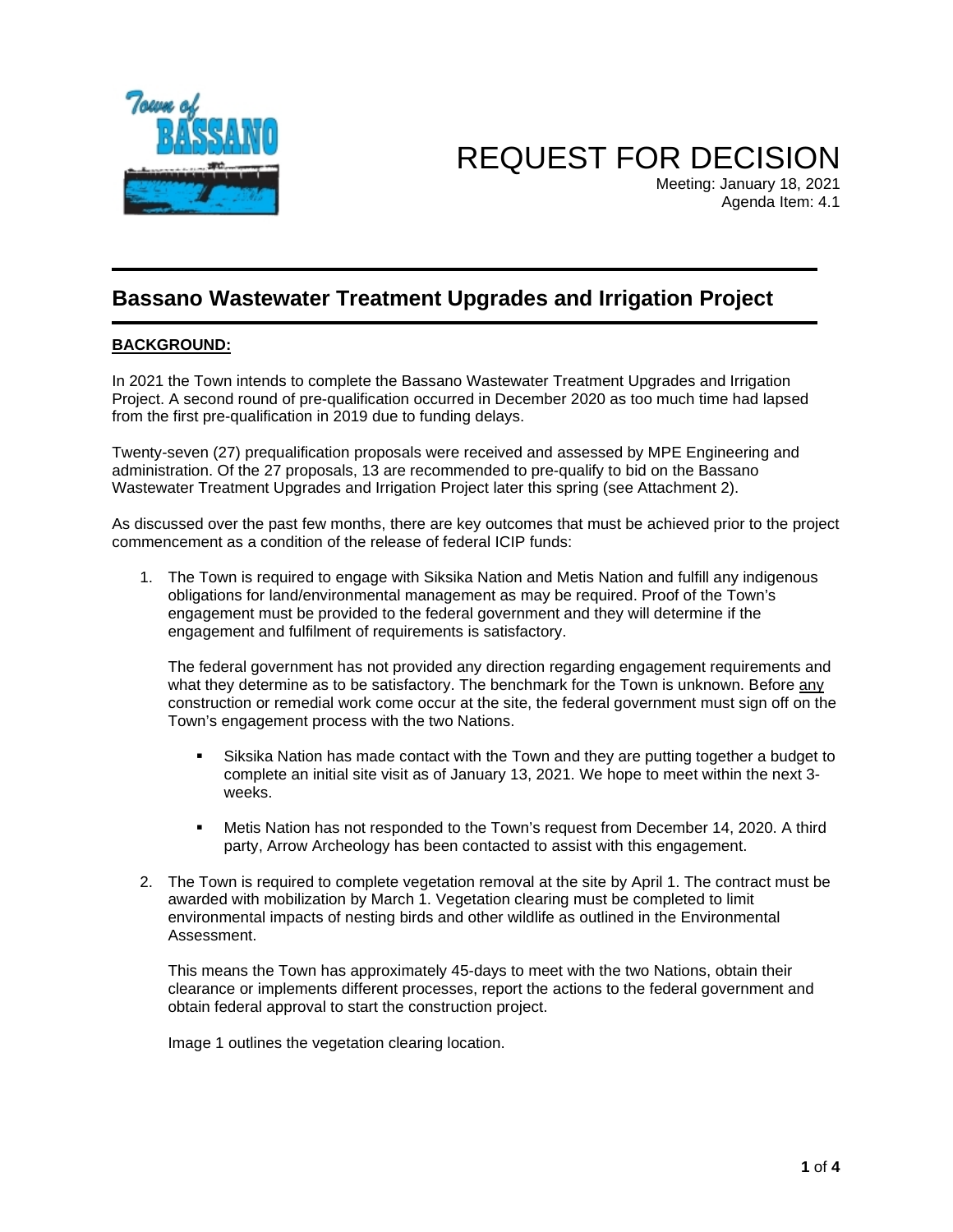

*Image 1. Vegetation Removal Site Plan* 

- 3. Obtain authorization to dewater into the EID outlet by February 15. Clarify dewater requirements and finalize the tender package.
	- The EID is considering the Town's proposal and we anticipate a response by the deadline.
- 4. Prepare and issue the tender package in March. The tender will be open for 3-weeks. Award the tender for late spring construction pending items 1-3 above are met.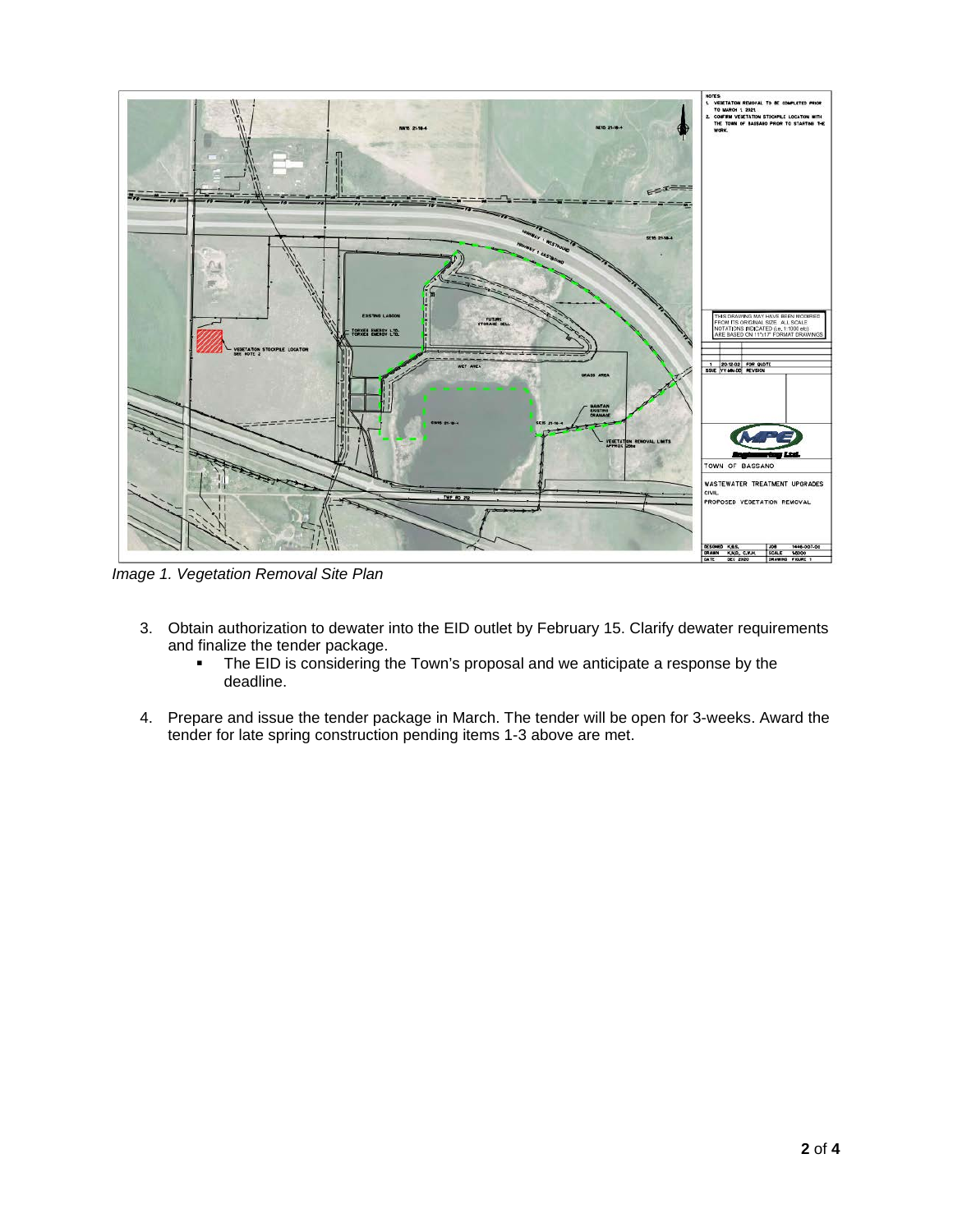#### **OPTIONS:**

 $\boxtimes$  #1 – That council approves the list of qualification contractors for the Bassano Wastewater Treatment Upgrades and Irrigation Project as follows:

- 1. Brooks Asphalt & Aggregate Ltd.
- 2. BTO Contracting Ltd.
- 3. BYZ Enterprises Inc.
- 4. Chandos Construction Ltd.
- 5. Con-Tech General Contractors Ltd.
- 6. Dennis' Dirtworx Ltd.
- 7. Howitt Construction Ltd.
- 8. LBCO Contracting Ltd.
- 9. Ledcor CMI Ltd.
- 10. Niitsitapi-Graham Limited Partnership (NGLP)
- 11. Porter Tanner Associates Inc.
- 12. Whissell Contracting Ltd.
- 13. White Fox Group Ltd.

 $\Box$  #2 – That council amends the list of qualification contractors dated January 13, 2021 for the Bassano Wastewater Treatment Upgrades and Irrigation Project to include: (state amendments)

#### **CAO COMMENTS:**

None

#### **ALIGNMENT WITH STRATEGIC PLAN**

Goal 3 – Task 1

#### **PROPOSED RESOLUTION:**

That council approves the list of qualification contractors for the Bassano Wastewater Treatment Upgrades and Irrigation Project as follows:

- 1. Brooks Asphalt & Aggregate Ltd.
- 2. BTO Contracting Ltd.
- 3. BYZ Enterprises Inc.
- 4. Chandos Construction Ltd.
- 5. Con-Tech General Contractors Ltd.
- 6. Dennis' Dirtworx Ltd.
- 7. Howitt Construction Ltd.
- 8. LBCO Contracting Ltd.
- 9. Ledcor CMI Ltd.
- 10. Niitsitapi-Graham Limited Partnership (NGLP)
- 11. Porter Tanner Associates Inc.
- 12. Whissell Contracting Ltd.
- 13. White Fox Group Ltd.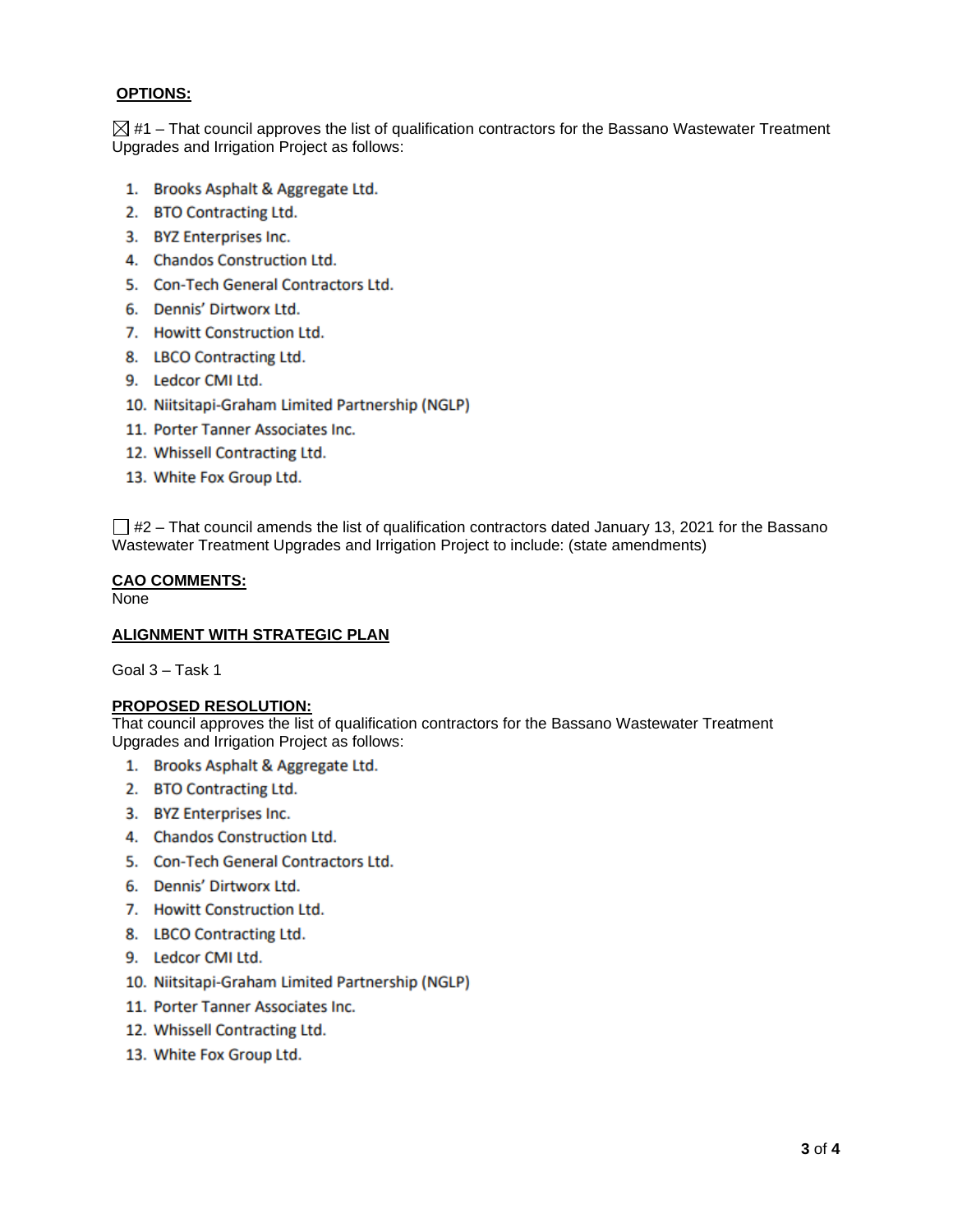#### **Attachments:**

- 1. RFQ Summary *note the contractors highlighted in blue were approved in the first round of prequalification in 2019 and reapplied in 2020.*
- 2. Summary of Qualified Contractors
- 3. Summary of Failed to Qualify Contactors

**Prepared by:** Amanda Davis, CAO; Blake Smith, MPE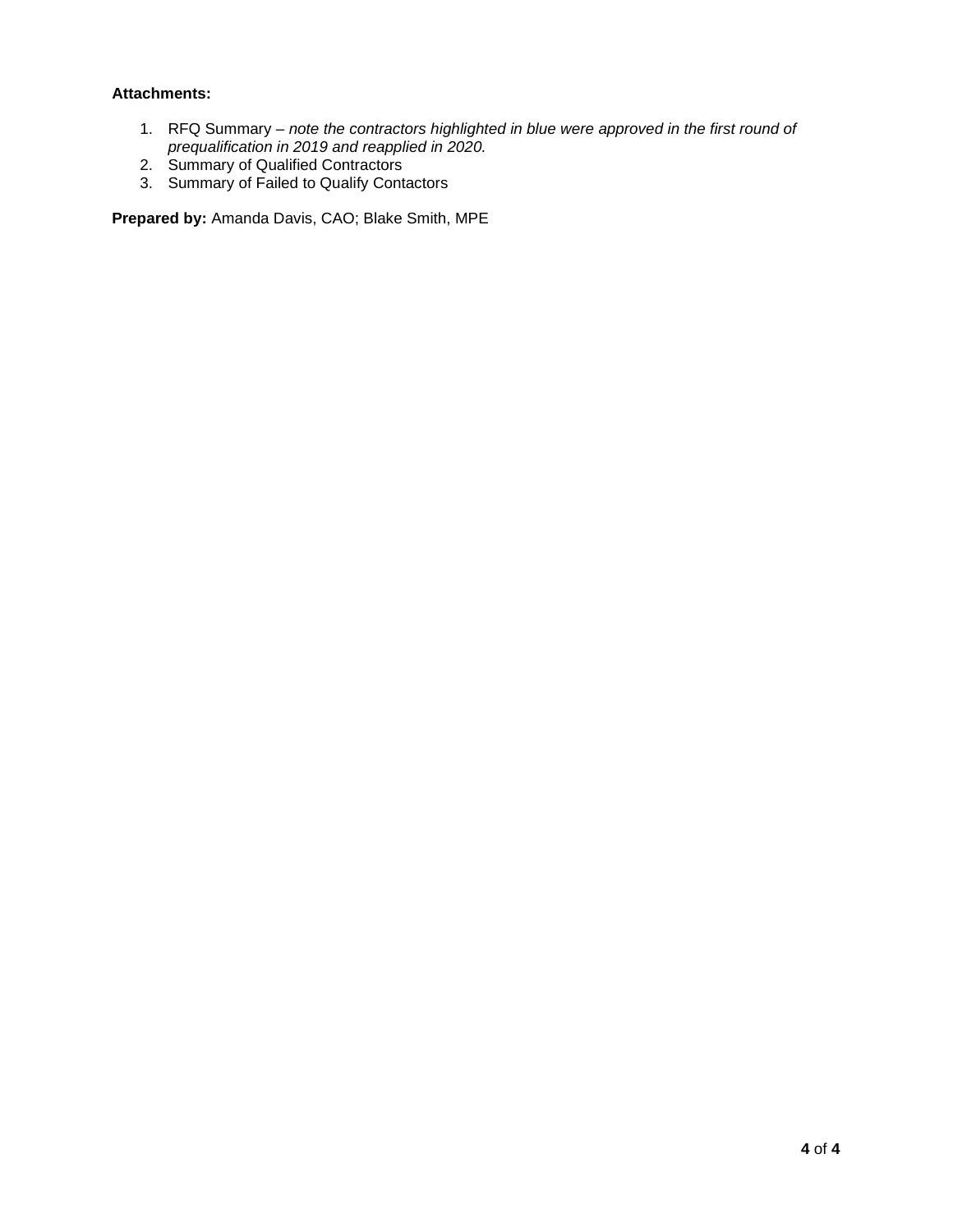#### **Request for Qualification - Evaluation Summary**

| Client:                   | Town of Bassano                           |  |  |  |  |  |  |
|---------------------------|-------------------------------------------|--|--|--|--|--|--|
| Project:                  | 1446-007-00. Wastewater Treatment Upgrade |  |  |  |  |  |  |
| Deadline for Submissions: | December 17, 2020 (2:00 p.m. local time)  |  |  |  |  |  |  |

|                                                 |                                                                  |                           |                           | Requirements              |                      |              |                                |                                        | Selection Criteria (Score) |                |                    |                                                                                                                                                                                                                                                                                                                                                                                                                                   |
|-------------------------------------------------|------------------------------------------------------------------|---------------------------|---------------------------|---------------------------|----------------------|--------------|--------------------------------|----------------------------------------|----------------------------|----------------|--------------------|-----------------------------------------------------------------------------------------------------------------------------------------------------------------------------------------------------------------------------------------------------------------------------------------------------------------------------------------------------------------------------------------------------------------------------------|
| Contractor                                      | Address                                                          | Digital Copy              | Appendix A                | Bonding<br>Company        | Insurance<br>Company | WCB Letter   | Alberta Const<br>Safety Assoc. | Declaration<br>Conflict of<br>Interest | General Info.              | References     | <b>Total Score</b> | Notes:                                                                                                                                                                                                                                                                                                                                                                                                                            |
| White Fox Group Ltd                             | 1-7013 Old TransCanada HWY,<br>PO Box 69<br>Redcliff, AB TOJ 2P0 | $\boldsymbol{\mathsf{x}}$ | $\mathbf{x}$              | $\mathbf{x}$              | $\mathbf x$          | $\mathbf{x}$ | $\mathbf{x}$                   | $\mathbf{x}$                           | $\overline{4}$             | $\overline{3}$ | 70                 | - Bonded to \$9,000,000 single and \$10,000,000 aggregate<br>- Medium sized company, No listed equipment.<br>- No Listed subs.<br>- Multiple large earthworks and pipeline projects. Only 1 listed cell building project.<br>- Currently working on a large storm line project to finish July 31, 2021<br>- No letter references submitted. 2 engineer references listed.                                                         |
| Nitro Construction Ltd                          | 58 Broxburn Blvd<br>Lethbridge County,<br><b>AB T1J 4P4</b>      | $\boldsymbol{\mathsf{x}}$ | $\mathbf x$               | $\boldsymbol{\mathsf{x}}$ | $\mathbf{x}$         | $\mathbf{x}$ | $\mathsf{x}$                   | $\mathbf{x}$                           | $\overline{3}$             | $\overline{3}$ | 60                 | Bonded to \$25,000,000 single and \$35,000,000 aggregate.<br>Small Company 4 office staff, 8 field. No listed equipment.<br>General/Project management company with no listed subs<br>- No listed pipeline projects. One lagoon project.<br>- Almost exclusively work as a general contractor in building construction.<br>- References listed                                                                                    |
| Industrial Backhoes Ltd                         | 1686 - 32 ST SW<br>Medicine Hat, AB T1B 3N8                      | $\boldsymbol{\mathsf{x}}$ | $\mathbf{x}$              | $\mathbf{x}$              | $\mathbf{x}$         | $\mathbf{x}$ | $\mathbf{x}$                   | $\mathbf{x}$                           | 3                          | $\overline{3}$ | 60                 | Bonded to \$2,000,000 single and \$5,000,000 aggregate.<br>- Medium sized company. 5 fulltime office staff, 30 fulltime field staff. Substantial inventory of Equipment.<br>- Extensive construction experience in municipal infrastructure, building construction, and earthworks.<br>- Subs Listed: Transit Paving, Grassroots Landscaping, and Mudrck concrete.<br>- No listed lagoon projects.<br>- References listed.        |
| Slimdor Contracting Ltd                         | 42 Giffin Industrial Point<br>Cochrane, AB T4C 0A3               | $\boldsymbol{\mathsf{x}}$ | $\mathbf x$               | $\mathbf{x}$              | $\mathbf x$          | $\mathbf{x}$ | $\mathbf{x}$                   | $\mathbf{x}$                           | $\overline{3}$             | 3              | 60                 | Bonded to \$5,000,000 single and \$15,000,000 aggregate.<br>Medium company, 10 fulltime office, 35 fulltime field. Extensive equipment availability. List with rates attached to<br>supplementary.<br>Listed subs they will need (specific subs TBD).<br>Significant earthworks and underground utilities work. One sewage lagoon project listed from 2015/16.<br>- Multiple liens in the last 12-18 months.<br>References listed |
| Niitsitapi-Graham Limited<br>Partnership (NGLP) | 8404 McIntyre Road<br>Edmonton, AB T6E 6V3                       | $\boldsymbol{\mathsf{x}}$ | $\mathbf{x}$              | $\mathbf{x}$              | $\mathbf{x}$         |              |                                | $\mathbf{x}$                           | $\mathbf{A}$               | $\overline{4}$ | 80                 | Bonded to \$500,000,000 single and \$5,000,000,000 aggregate.<br>Large company, significant staff and equipment resources.<br>List areas that require subs (specifics subs TBD).<br>Significant earthworks, pipeline, and lagoon experience<br>Partnership with Siksika<br>Completed Bassano Dam project<br>References Isted                                                                                                      |
| Everest Construction<br>Management Ltd.         | 5704 - 35th Street SE<br>Calgary, AB T2C 2G3                     | $\mathsf{X}$              | $\boldsymbol{\mathsf{x}}$ | $\mathbf{x}$              | $\mathbf{x}$         | $\mathbf{x}$ | $\mathbf{x}$                   | $\mathbf{x}$                           | $\overline{3}$             | $\overline{3}$ | 60                 | Bonded to \$15,000,000 single and \$30,000,000 aggregate.<br>Small company, 7 fulltime office, 20 fulltime field. equipment resources.<br>No subs listed.<br>Significant underground utility and earthwork experience experience<br>No Lagoon projects listed<br>Reference list attached                                                                                                                                          |
| Con-Tech General Contractors<br>td.             | 9 Capital Circle Saskatoon, SK<br>S7R OH4                        | $\mathbf{x}$              | $\mathbf{x}$              | $\mathbf{x}$              | $\mathbf{x}$         | $\mathbf{x}$ | $\mathbf{x}$                   | $\mathbf{x}$                           | $\overline{4}$             | $\overline{3}$ | 70                 | Bonded to \$15,000,000 single and \$60,000,000 aggregate.<br>Medium company, 18 fulltime office, 50 fulltime field. equipment resources.<br>Subs to be listed with tender.<br>Significant earthworks, underground utilities, and lagoon/holding pond experience. Substantial work with water<br>treatment plants.<br>Reference listed                                                                                             |
| Kichton Contracting                             | 25296 - 117th Avenue<br>Achenson, AB T7X 6C2                     | $\boldsymbol{\mathsf{x}}$ | $\boldsymbol{\mathsf{x}}$ | $\mathbf{x}$              | $\mathbf{x}$         | $\mathbf{x}$ | $\mathbf{x}$                   | $\mathbf{x}$                           | $\overline{3}$             | $\overline{3}$ | 60                 | Bonded to \$10,000,000 single and \$30,000,000 aggregate.<br>Medium company, 7 fulltime office, 35 fulltime field. No listed equipment.<br>Listed areas that would require subs (specifics subs TBD).<br>Significant underground utilities experience. Limited lagoon and reservoir experience. Wide variety of expertise from civil<br>to structural.<br>References listed                                                       |
| Dunwald & Fleming ent                           | 4518 6th Street NE<br>Calgary, AB T2E 3Z7                        | X                         | $\mathsf{x}$              | $\boldsymbol{\mathsf{x}}$ | $\mathbf{x}$         | $\mathbf{x}$ |                                | $\mathbf{x}$                           |                            | $\overline{3}$ | 40                 | Bonded to \$7,000,000 single and \$10,000,000 aggregate.<br>Medium company, 6 fulltime office, 50 fulltime field. No listed equipment resources.<br>No subs listed<br>Significant pipeline experience. Only listed projects are long stretches of pipe. i.e., gas & water.<br>No listed earthworks or lagoon experience.<br>References listed.                                                                                    |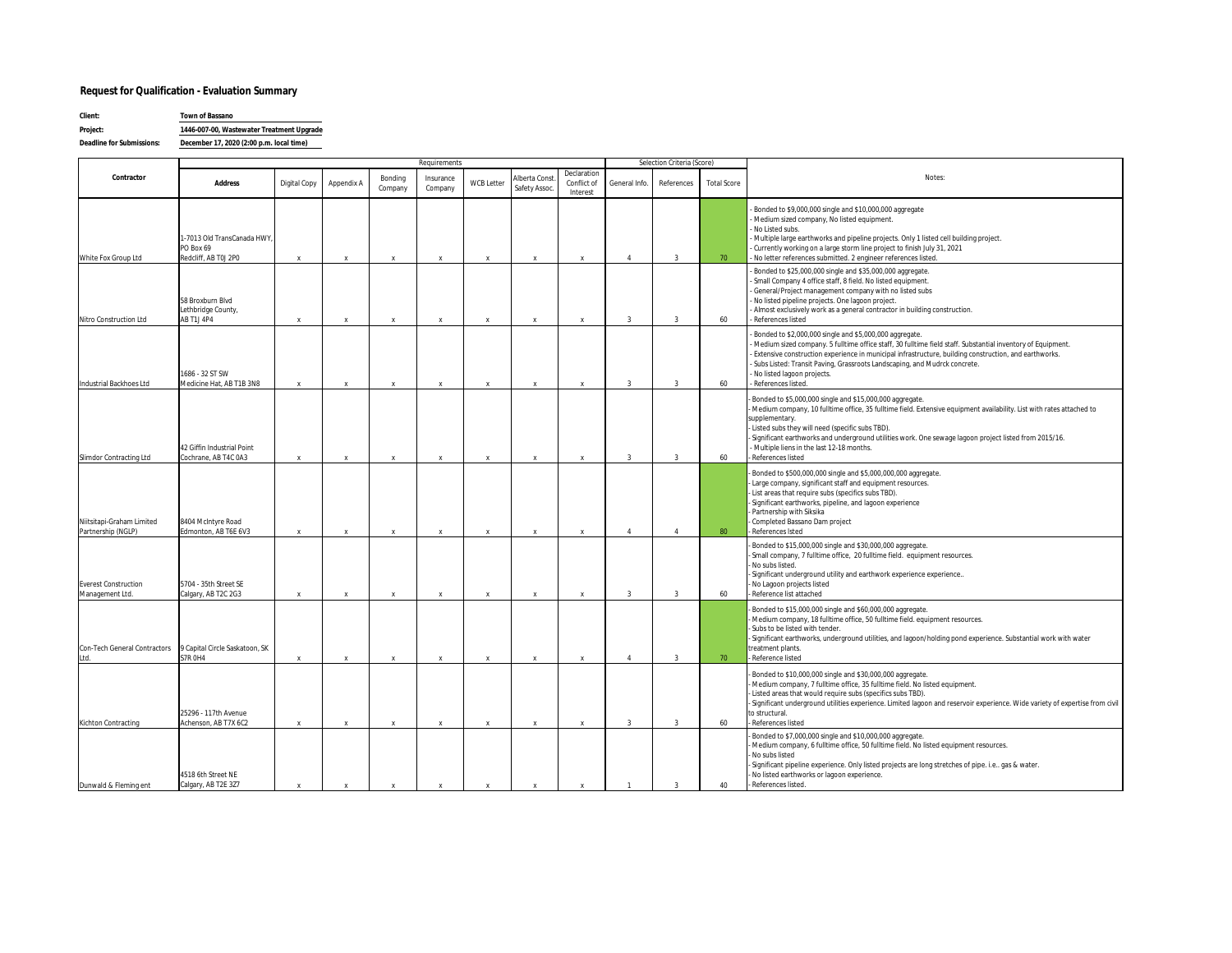|                                      | Selection Criteria (Score)<br>Requirements                |              |                           |                           |                      |                   |                                |                                        |                |                |                    |                                                                                                                                                                                                                                                                                                                                                                                                                                                                                                                                                                 |
|--------------------------------------|-----------------------------------------------------------|--------------|---------------------------|---------------------------|----------------------|-------------------|--------------------------------|----------------------------------------|----------------|----------------|--------------------|-----------------------------------------------------------------------------------------------------------------------------------------------------------------------------------------------------------------------------------------------------------------------------------------------------------------------------------------------------------------------------------------------------------------------------------------------------------------------------------------------------------------------------------------------------------------|
| Contractor                           | Address                                                   | Digital Copy | Appendix A                | Bonding<br>Company        | Insurance<br>Company | <b>WCB Letter</b> | Alberta Const.<br>Safety Assoc | Declaration<br>Conflict of<br>Interest | General Info.  | References     | <b>Total Score</b> | Notes:                                                                                                                                                                                                                                                                                                                                                                                                                                                                                                                                                          |
| Vault Pipelines Ltd.                 | Bay 4 - 142 Dickins Drive<br>Fort McMurray, AB T9K 1X4    | $\mathsf{X}$ | $\boldsymbol{\mathsf{x}}$ | $\mathsf X$               | X                    | $\mathbf{x}$      | $\boldsymbol{\mathsf{x}}$      | $\boldsymbol{\mathsf{x}}$              | $\mathbf{1}$   | $\overline{3}$ | 40                 | Bonded to \$3,000,000 single and no aggregate listed.<br>Medium company, 11 fulltime office, 20 fulltime field. No listed equipment.<br>Subs listed: Thurber Engineering, and Badger Daylighting<br>Significant pipeline and pipeline excavation experience. No lagoon or earthworks experience listed.<br>Had a waterline project recently terminated over an inability to reconcile change management requests with general<br>contractor.<br>References listed                                                                                               |
| Industra Construction Corp.          | 17665 66A Ave, Suite 501<br>Surrey, BC V3S 2A7            | $\mathbf{x}$ | $\boldsymbol{\mathsf{x}}$ | $\boldsymbol{\mathsf{x}}$ |                      | $\mathbf{x}$      | $\mathbf x$                    | $\mathbf x$                            | $\mathcal{R}$  | $\mathcal{R}$  | 60                 | Bonded to \$15,000,000 single and \$40,000,000 aggregate.<br>Medium company, 25 fulltime office, 35 fulltime field. No listed equipment.<br>Listed areas that would require subs (specifics subs TBD).<br>Significant water and wastewater treatment plants experience. Some reservior experience.<br>No major earthworks, lagoon, or underground utilities experience mentioned<br>References listed                                                                                                                                                           |
| Maple Reinders<br>Construction Ltd.  | 2660 Argentia Road<br>Mississauga, ON L5N 5V4             | $\mathbf x$  | $\boldsymbol{\mathsf{x}}$ | $\mathbf{x}$              | $\mathbf{x}$         | $\mathbf{x}$      | x                              | $\mathbf{x}$                           | 2.5            | $\Delta$       | 65                 | Bonded to \$200,000,000 single and \$600,000,000 aggregate.<br>Large company, 36 fulltime AB office, 30 fulltime AB field. No listed equipment.<br>(specific subs TBD).<br>Significant water and wastewater treatment plants experience. Pumphouse experience<br>No major earthworks or lagoon experience mentioned<br>In the last 5 year MR has had: OH&S violation, Late on project completion, Liquidating damages upon project completion<br>and been subject to a lien or claim. Could not find any information regarding the listed.<br>References listed |
| Shawne Excavating &<br>Trucking Ltd. | PO Box 5572 High River,<br>AB T1V 1M6                     |              | $\boldsymbol{\mathsf{x}}$ | $\boldsymbol{\mathsf{x}}$ |                      | $\mathbf{x}$      |                                |                                        | 2.5            | $\Delta$       | 65                 | Bonded to \$6,000,000 single and \$10,000,000 aggregate.<br>Small company, 4 fulltime office, 15 fulltime field. listed equipment.<br>Listed Specified subs.<br>Significant Underground utilities and lagoon experience. Some pump house experience.<br>References listed                                                                                                                                                                                                                                                                                       |
| Consite Construction Ltd.            | 117 High Plains Place<br>Rocky View County,<br>AB T4A 0W7 | $\mathbf{x}$ | $\boldsymbol{\mathsf{x}}$ | $\boldsymbol{\mathsf{x}}$ | $\mathbf{x}$         | $\mathbf{x}$      | $\boldsymbol{\mathsf{x}}$      | $\mathbf{x}$                           | $\mathcal{R}$  | $\overline{3}$ | 60                 | Bonded to \$4,000,000 single and \$12,000,000 aggregate.<br>Medium company, 16 fulltime office, 83 fulltime field. listed equipment.<br>Listed Specified subs.<br>Significant Underground utilities and earthworks experience.<br>Work is almost exclusively transportation related. With utility upgrades.<br>References listed                                                                                                                                                                                                                                |
| <b>3YZ Enterprises Inc</b>           | 1843 32 St SW<br>Medicine Hat, AB T1B 3N9                 | $\mathbf{x}$ | $\mathbf{x}$              | $\mathbf{x}$              | $\mathbf{x}$         | $\mathbf{x}$      | $\mathbf{x}$                   | $\mathbf{x}$                           | $\Delta$       |                | 80                 | Bonded to \$20,000,000 single and \$30,000,000 aggregate.<br>Medium company, 3 fulltime office, 35 fulltime field.<br>Listed Specified subs.<br>Significant Underground utilities and earthworks experience.<br>Some Lagoon work listed. Landfill cell experience.<br>References listed                                                                                                                                                                                                                                                                         |
| <b>Howitt Construction Ltd</b>       | -7883 50th Ave<br>ed Deer, AB T4P 1M8                     | $\mathbf{x}$ | $\mathbf{x}$              | $\mathbf{x}$              |                      | $\mathbf{x}$      | $\mathbf{x}$                   | $\mathbf{x}$                           | $\Delta$       | $\overline{A}$ | 80                 | Bonded to \$10,000,000 single and \$25,000,000 aggregate.<br>Medium company, 5 fulltime office, 50 fulltime field.<br>Listed Specified subs.<br>Significant Lagoon, Underground utilities and earthworks experience.<br>References listed                                                                                                                                                                                                                                                                                                                       |
| <b>BTO Contracting</b>               | 9725 - 266 Street<br>Acheson, AB T7X 6H6                  | $\mathbf{x}$ | $\mathbf{x}$              | $\mathbf{x}$              | $\mathbf{x}$         | $\mathbf{x}$      | $\mathbf{x}$                   | $\mathbf{x}$                           | 5 <sup>1</sup> | $\overline{4}$ | 90                 | Bonded to \$100,000,000 single and \$250,000,000 aggregate.<br>Medium company, 10 fulltime office, 25 fulltime field.<br>Listed Specified subs.<br>Significant Lagoon, Underground utilities and earthworks experience.<br>References listed                                                                                                                                                                                                                                                                                                                    |
| <b>Brooks Asphalt and Aggregate</b>  | P.O. Box 1360<br>143040 Twp. Rd 191<br>Brooks, AB T1R 1C3 | $\mathbf{x}$ | $\mathbf{x}$              | $\mathbf{x}$              | $\mathbf{x}$         | $\mathbf{x}$      | $\mathbf{x}$                   | $\mathbf{x}$                           | 3 <sup>1</sup> | $\overline{4}$ | 70                 | Bonded to \$8,000,000 single and \$30,000,000 aggregate.<br>Medium company, 20 fulltime office, 120 fulltime field.<br>No Listed subs.<br>Significant Underground utilities and earthworks experience.<br>Some lagoon experience listed.<br>References listed                                                                                                                                                                                                                                                                                                   |
| Porter Tanner Associates Inc.        | 97073 Range Road 17-2<br>Barnwell, AB TOK 0B0             |              | $\mathbf{x}$              | $\mathbf{x}$              |                      |                   |                                |                                        | $\Delta$       |                | 80                 | Bonded to \$10,000,000 single and \$12,000,000 aggregate.<br>Small company, 4 fulltime office, 12 fulltime field.<br>No listed subs.<br>Significant Underground utilities and earthworks experience.<br>Some lagoon experience.<br>References listed                                                                                                                                                                                                                                                                                                            |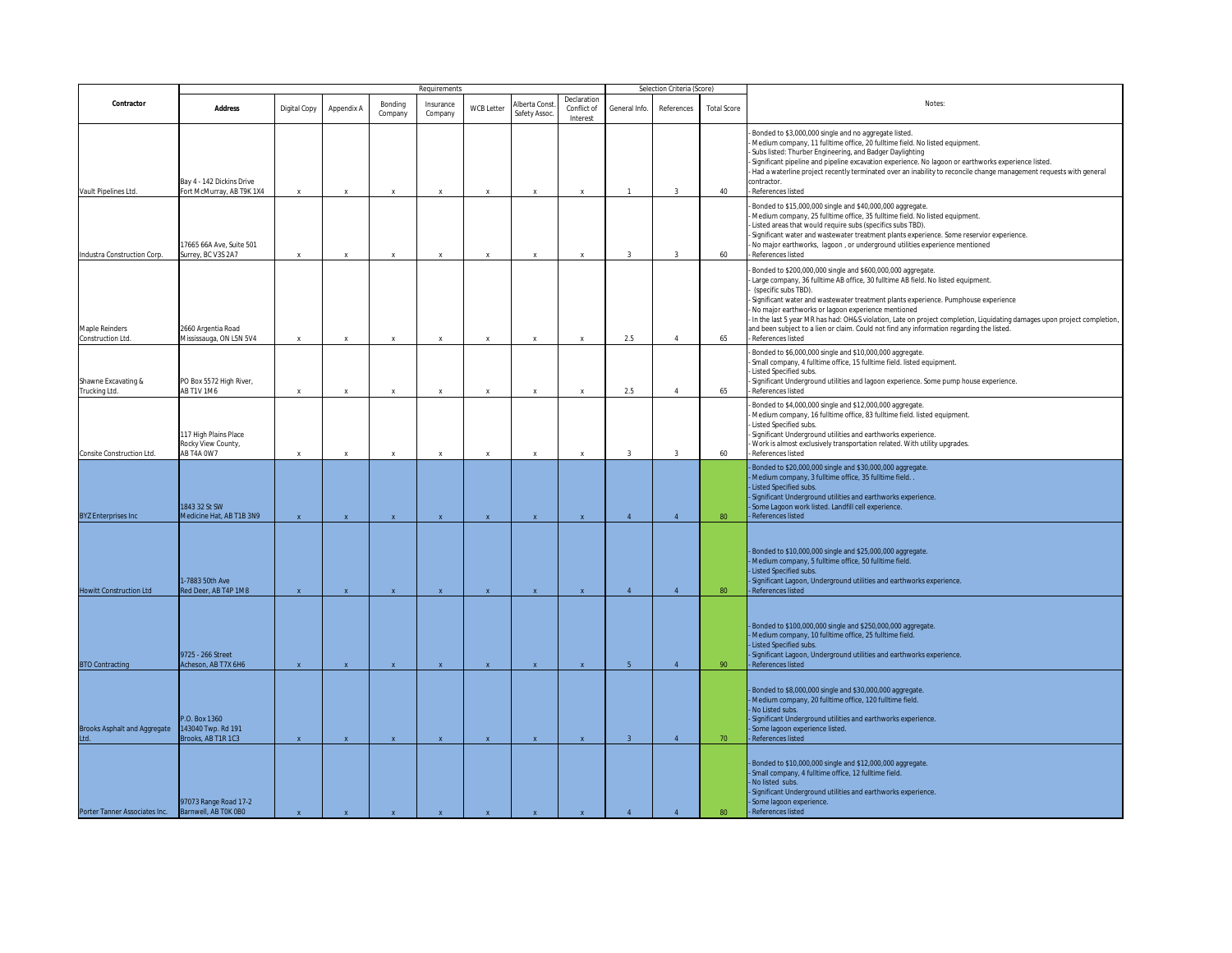|                                             |                                                                        | Requirements<br>Selection Criteria (Score) |                           |                           |                      |                   |                                |                                        |                |                |                    |                                                                                                                                                                                                                                                                                                                                                                                     |
|---------------------------------------------|------------------------------------------------------------------------|--------------------------------------------|---------------------------|---------------------------|----------------------|-------------------|--------------------------------|----------------------------------------|----------------|----------------|--------------------|-------------------------------------------------------------------------------------------------------------------------------------------------------------------------------------------------------------------------------------------------------------------------------------------------------------------------------------------------------------------------------------|
| Contractor                                  | Address                                                                | Digital Copy                               | Appendix A                | Bonding<br>Company        | Insurance<br>Company | <b>WCB Letter</b> | Alberta Const<br>Safety Assoc. | Declaration<br>Conflict of<br>Interest | General Info.  | References     | <b>Total Score</b> | Notes:                                                                                                                                                                                                                                                                                                                                                                              |
| Ledcor CMI Ltd.                             | 7008 Roper Road NW<br>Edmonton, AB T6B 3H2                             | $\mathsf{x}$                               | $\boldsymbol{\mathsf{x}}$ | $\mathbf{x}$              | X                    | $\mathbf{x}$      | $\boldsymbol{\mathsf{x}}$      | $\mathbf{x}$                           | $\Delta$       | $\overline{3}$ | 70                 | Bonded to \$100,000,000 single and \$1,500,000,000 aggregate.<br>Large company, 5 fulltime office for project, 30 fulltime field for project.<br>Listed specific subs.<br>Significant Underground utilities and earthworks experience.<br>References listed                                                                                                                         |
| Dennis Dirtworx Ltd.                        | Box 1341<br>Coaldale, AB T1M 1N1                                       | x                                          | $\boldsymbol{\mathsf{x}}$ | $\mathbf{x}$              | X                    | $\mathbf{x}$      | X                              | $\mathbf{x}$                           | $\Delta$       | $\overline{4}$ | 80                 | Bonded to \$3,000,000 single and \$25,000,000 aggregate.<br>Small company, 12 fulltime office, 120 fulltime field.<br>No listed subs.<br>Significant Underground utilities and earthworks experience.<br>Some lagoon experience.<br>References listed                                                                                                                               |
| Knibb Developments Ltd.                     | 304 - 2nd Ave S<br><b>Box 184</b><br>Standard, AB T0J 3G0              | $\mathbf{x}$                               |                           | $\mathbf{x}$              | $\mathbf x$          | $\mathbf{x}$      | $\mathbf{x}$                   | $\mathsf{x}$                           | 3.5            | $\overline{3}$ | 65                 | Bonded to \$3,000,000 single and \$5,000,000 aggregate.<br>Small company, 4 fulltime office, 16 fulltime field. listed equipment.<br>Listed specified subs.<br>Significant underground utilities and earthworks experience.<br>Some lagoon experience.<br>Currently work on a project of similar magnitude for wheatland county. est completion June 30th 2021<br>References listed |
| Blackie Site Works Ltd.                     | PO Box 6027<br>High River, AB T1V 1P7                                  | $\mathsf{x}$                               | $\boldsymbol{\mathsf{x}}$ | $\mathbf{x}$              | X                    | $\mathbf{x}$      | $\mathbf x$                    | $\mathbf{x}$                           | $\overline{3}$ | $\overline{3}$ | 60                 | Bonded to \$2,000,000 single and \$4,000,000 aggregate.<br>Small company, 3 fulltime office, 12 fulltime field. listed equipment.<br>No subs required.<br>Significant underground utilities and earthworks experience.<br>No lagoon experience listed.<br>References listed                                                                                                         |
| Chandos Construction Ltd                    | Suite 200, Building 1000<br>15 Sunpark Plaza SE<br>Calgary, AB T2X 0M5 | $\mathbf{x}$                               | $\boldsymbol{\mathsf{x}}$ | $\mathbf{x}$              | X                    | $\mathbf{x}$      | $\boldsymbol{\mathsf{x}}$      | $\mathbf{x}$                           | $\overline{4}$ | $\overline{4}$ | 80                 | Bonded to \$150,000,000 single and \$250,000,000 aggregate.<br>Large company, 220 fulltime office, 270 fulltime field.<br>No subs listed.<br>Significant underground utilities. Some lagoon and earthworks experience.<br>Extensive water treatment plant and reservoir experience.<br>References listed. Good reference letters.                                                   |
| LBCO Contracting Ltd.                       | 623 35 Avenue NE<br>Calgary, AB T2E 2L2                                | x                                          | $\boldsymbol{\mathsf{x}}$ | $\boldsymbol{\mathsf{x}}$ | X                    | $\mathbf{x}$      | X                              | $\mathbf{x}$                           | $\overline{3}$ | $\overline{4}$ | 70                 | Bonded to \$5,000,000 single and \$15,000,000 aggregate.<br>Medium sized company, 10 fulltime office, 50 fulltime field. listed equipment.<br>Listed specific subs.<br>Significant underground utilities. Some earthworks experience.<br>Landfill cell experience<br>References listed                                                                                              |
| <b>TCB Welding and Construction</b><br>Ltd. | #1 Silversage Road<br>PO Box 549<br>Brooks, AB T1R 1B5                 | $\mathbf{x}$                               | $\boldsymbol{\mathsf{x}}$ | $\mathbf{x}$              | X                    | $\mathbf{x}$      | $\mathbf{x}$                   | $\mathbf{x}$                           | $\mathbf{1}$   | $\overline{3}$ | 40                 | Bonding approved, no limits listed.<br>Small company, 9 fulltime office, 15 fulltime field.<br>Listed specific subs.<br>Very little underground utilities, lagoon, and earthworks experience.<br>Has Smith group listed as earthworks and trenching sub. Smith group is Brook Asphalt.<br>All oilfield projects listed.<br>References listed                                        |
| Whissell Contracting Ltd.                   | 2500, 17th Avenue SE<br>Calgary, AB T2Z 3R7                            | $\mathbf{x}$                               | $\boldsymbol{\mathsf{x}}$ | $\mathbf{x}$              | X                    | $\mathbf{x}$      | $\mathbf{x}$                   | $\mathbf{x}$                           | $\Delta$       | $\Delta$       | 80                 | Bonded to \$70,000,000 single and \$200,000,000 aggregate.<br>Large company, 65 fulltime office, 329 fulltime field.<br>Listed subs (specifics subs TBD).<br>Significant earthworks, lagoon, and pipeline experience<br>References listed.                                                                                                                                          |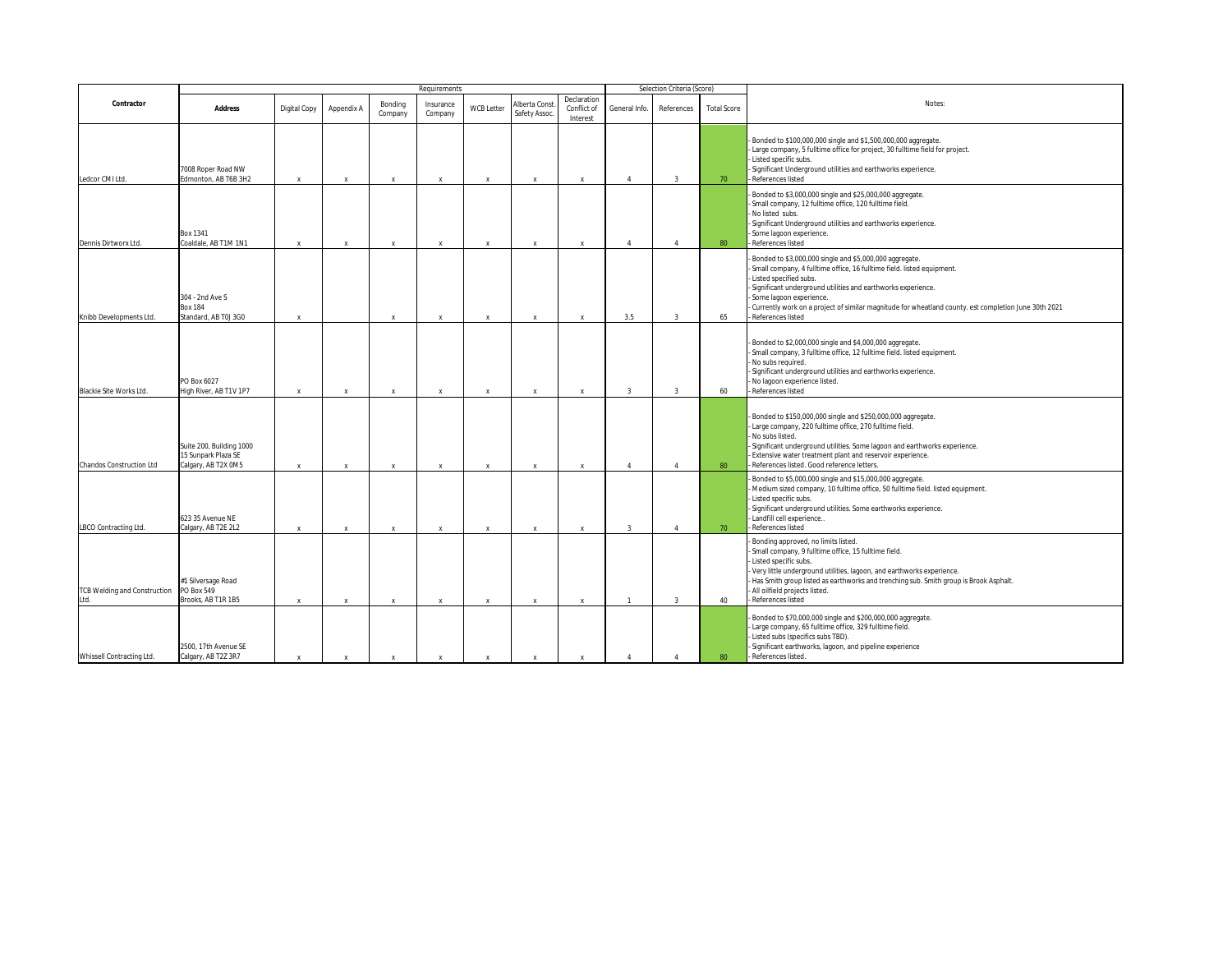## **Request for Qualification**

### **Town of Bassano**

### **Wastewater Treatment Upgrades**

### **Results**

Below are the successful qualified contractors (in alphabetical order) for the above-referenced request for qualification. MPE Engineering Ltd. will be in contact with the successful pre-qualified contractors when the tender documents are finalized.

- 1. Brooks Asphalt & Aggregate Ltd.
- 2. BTO Contracting Ltd.
- 3. BYZ Enterprises Inc.
- 4. Chandos Construction Ltd.
- 5. Con-Tech General Contractors Ltd.
- 6. Dennis' Dirtworx Ltd.
- 7. Howitt Construction Ltd.
- 8. LBCO Contracting Ltd.
- 9. Ledcor CMI Ltd.
- 10. Niitsitapi-Graham Limited Partnership (NGLP)
- 11. Porter Tanner Associates Inc.
- 12. Whissell Contracting Ltd.
- 13. White Fox Group Ltd.